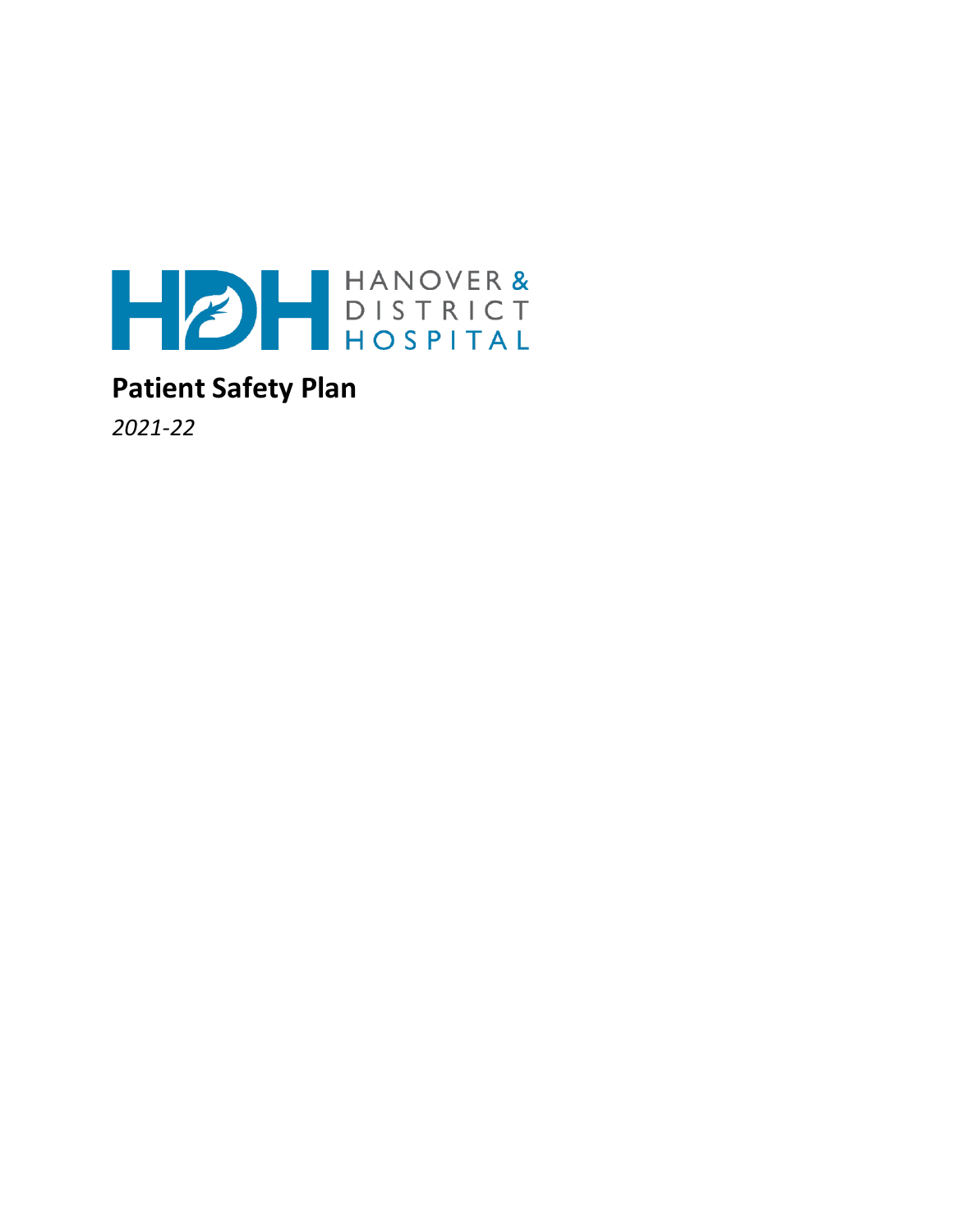# **Introduction**

Hanover and District Hospital (HDH) is strongly committed to ensuring that patient safety is the underpinning of all of our programs and services in our goal to deliver exceptional patient care. Patient safety is paramount, and HDH promotes a culture of patient safety.

The notion of ensuring patient safety begins with HDH's Strategic Plan. The strategic direction to *Deliver Safe and Effective Patient Care Responsive to the Needs of our Region* is at the forefront of operations and initiatives. For HDH, delivering safe and effective patient care responsive to the needs of our region means:

- We will deliver high-quality care;
- We will provide a safe physical environment for our patients and staff;
- We will use technology and update equipment proactively; and
- We will work with others to help our patients navigate the health care system.

Through this strategic direction, as well as the development of the Quality Improvement Plan and Risk Management Plan, annual safety goals are identified in collaboration with our staff, physicians, and patient advisors and through analysis of data. Each year, HDH strives to make continuous and sustainable safety and quality improvements.

# **Guiding Principles for Patient Safety at HDH**

- We believe that patient safety is everyone's responsibility Staff, Physicians, Board of Governors, Volunteers and Patient Advisors;
- We will work in collaboration with our Staff, Physicians, Volunteers, Board of Governors and Patient Advisors to promote a culture of patient safety;
- We believe that robust patient safety initiatives and practices are essential in providing quality care and must be a part of all patient interactions;
- We approach patient safety as a continuous pursuit; it is embedded in all the work that we do throughout HDH with our patients;
- HDH will engage in continuous improvement initiatives to ensure that best practices for safety are always in place; and
- We promote patient safety from a learning lens where staff feel safe and supported to report errors, adverse events and good catches and view them as an opportunity to improve processes.

# **HDH's Commitment to Patient Safety**

#### **1. Structures that Support Patient Safety at HDH**

*a. Board of Governors and the Quality Governance & Risk Management Committee of the Board* In accordance with the *Excellent Care for All Act (ECFAA)* the Board of Governors is legislated to be responsible for patient safety and protections, and quality care. The Quality Governance & Risk Management Committee of the Board reviews patient safety metrics, safety initiatives, and safety related incidents and provides oversight of the annual strategic plan initiatives and the Quality Improvement Plan.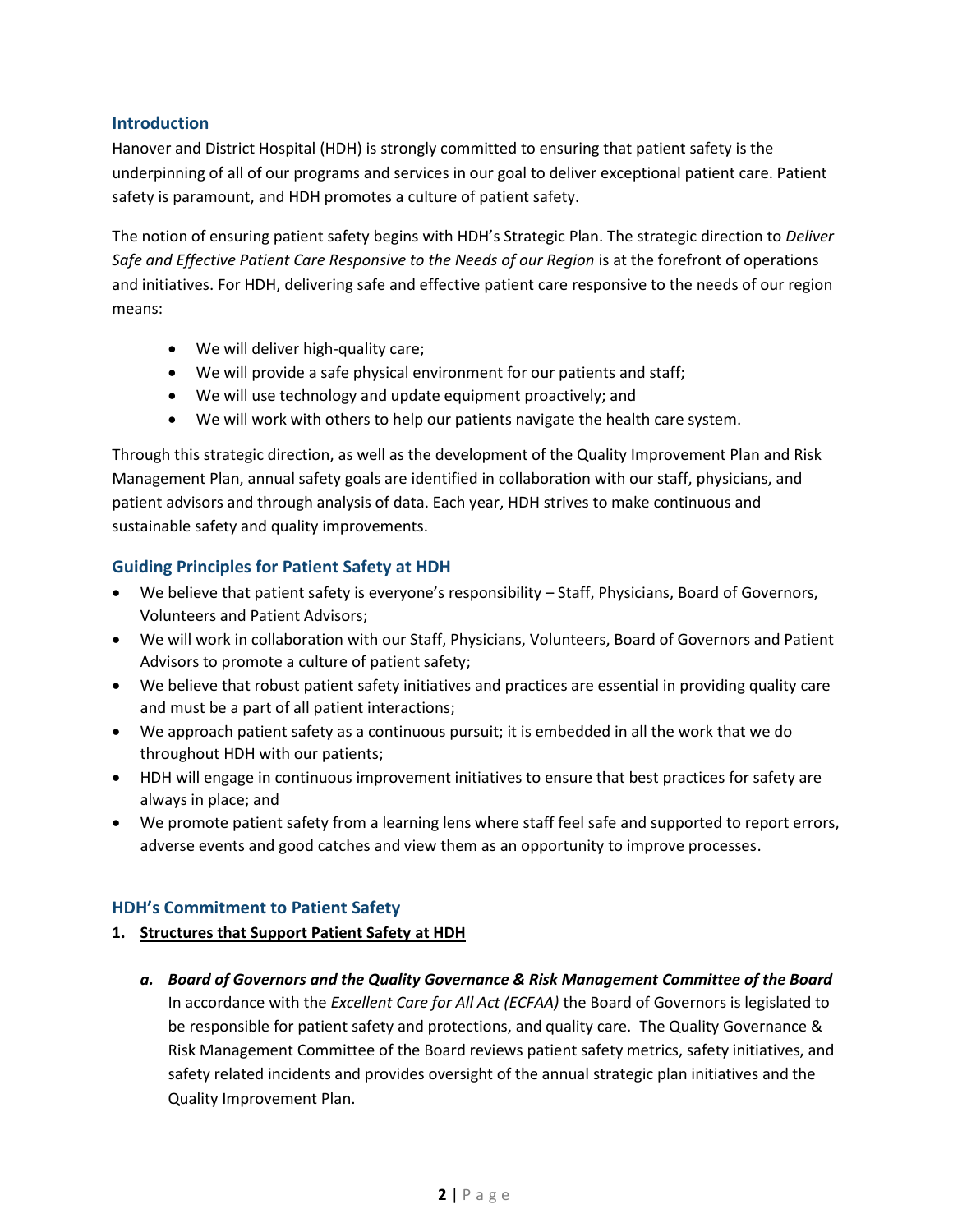# *b. Senior Leadership, Risk Manager and the Achieving Excellence Leadership Group*

Senior Leadership, Risk Manager and the Achieving Excellence Leadership Group are stewards of patient safety and quality across the organization; they are responsible for promoting a culture of safety and a no blame approach. The CEO is responsible to the Board for ensuring that patient safety measures and quality are upheld.

#### *c. Committees at HDH:*

The following Committees at HDH support patient safety;

- Patient Safety and Risk Management Committee;
- Infection Prevention and Control:
- Professional Practice Committee;
- Ethics:
- Patient and Family Advisory;
- Occupational Health and Safety; and
- Medical Devices Reprocessing Committee.

#### *d. Risk Management Plan and HIROC Risk Management Assessment Plan*

HDH's Risk Management Plan promotes continuous, proactive and systematic processes to understand, manage and communicate risk from an organization-wide perspective in a cohesive and consistent manner.

HIROC's Risk Management Assessment Plan tracks and monitors associated risks in HDH's operations by determining the probability of a risk occurring multiplied by the impact should that risk occur. The resulting risk scores inform priorities for action to mitigate risk.

#### *e. RL6 Patient Safety Incident System Incident*

Incident reporting and management is integral to HDH's approach to patient safety. It is the responsibility of all staff, physicians, and volunteers, who observe, are involved in, or are made aware of an adverse event or near miss to ensure the incident is reported. Our RL6 system supports the documentation and tracking of patient safety incidents, findings, recommendations and actions/improvements. The RL6 system also allows for reporting of and follow through on feedback from staff, patients and caregivers.

All incidents and good catches are discussed/analyzed monthly at the Patient Safety and Risk Management Meeting. Quality Improvement projects are then developed to address patient safety issues and reduce the incidence of further occurrence. An incident report is then disseminated widely across the organization for all staff, physicians and volunteers for review. The Board receives quarterly reports on patient safety metrics via various reports.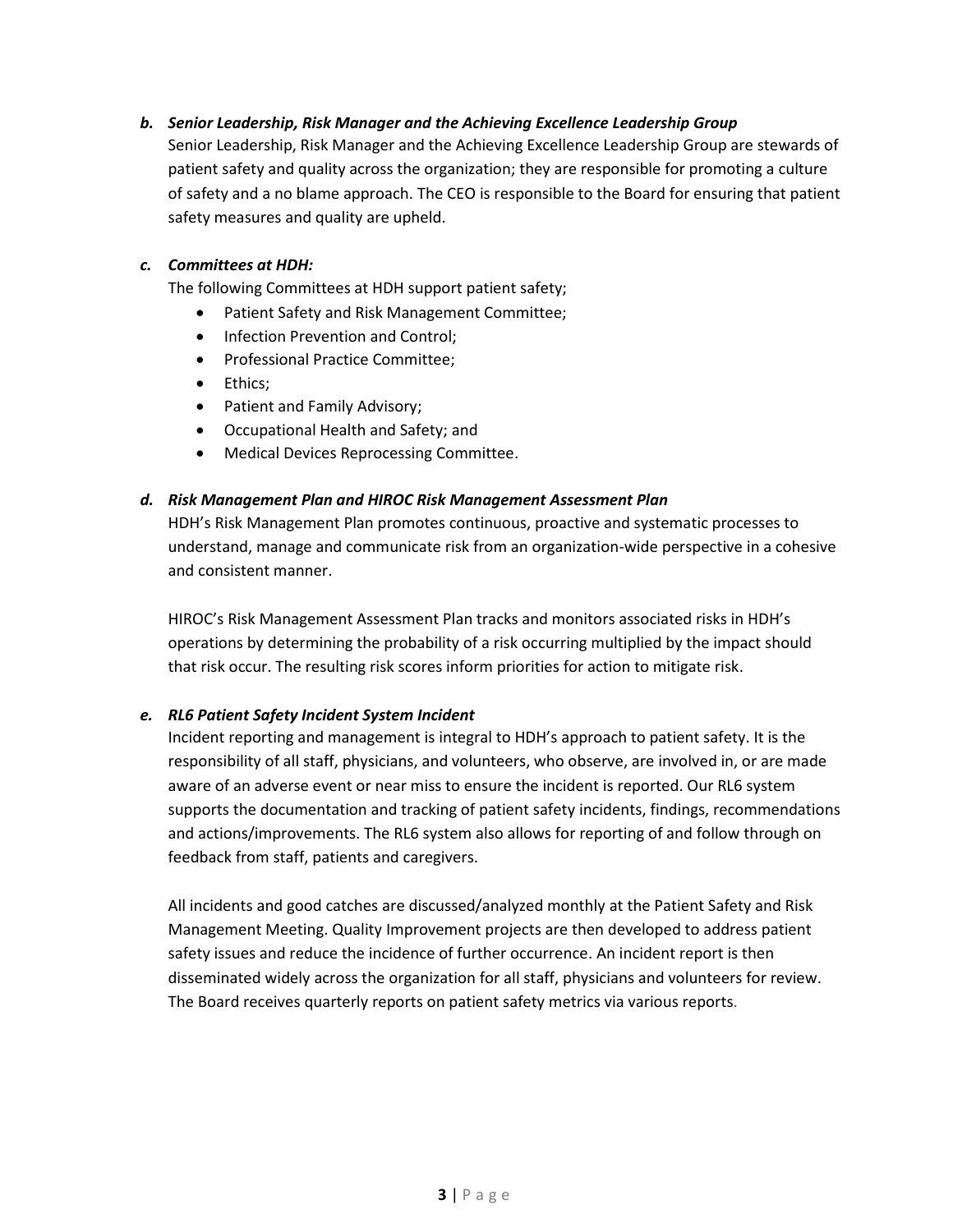# *f. Violence Reporting Hotline*

Recognizing that it is important to report all incidents that breech patient safety in a timely manner, HDH has created a Violence Reporting Hotline so that staff can report incidents in a timely fashion. The incidents will then be entered into the RL6 system.

| <b>HDH Patient Safety Programs:</b>                                                                                                                                                                                                                                                                                                                                                                                                                       |                                                                                                                                                                                                                                                                                                                                                                                                                                                                                               |
|-----------------------------------------------------------------------------------------------------------------------------------------------------------------------------------------------------------------------------------------------------------------------------------------------------------------------------------------------------------------------------------------------------------------------------------------------------------|-----------------------------------------------------------------------------------------------------------------------------------------------------------------------------------------------------------------------------------------------------------------------------------------------------------------------------------------------------------------------------------------------------------------------------------------------------------------------------------------------|
| <b>Huddles</b><br>$\bullet$<br>Daily Discharge Rounds<br>٠<br><b>Quality Safety Metrics</b><br>٠<br><b>Choosing Wisely</b><br>٠<br>Hand Hygiene Audits<br>٠<br>Patient and Family Advisory Committee<br>٠<br>Vanessa's Law<br>٠<br><b>Falls Prevention Program</b><br>٠<br>Audits: Documentation, Arm banding,<br>٠<br>PPE Donning & Doffing, Falls, Bedside<br>Whiteboards<br>Newborn Wellness Check-ups<br>٠<br><b>Pharmacy Medication Reviews</b><br>٠ | Rounding - staff and patients<br>$\bullet$<br>Leadership Patient Rounding<br><b>Bedside Transfer of Accountability (TOA)</b><br>Corporate and Unit Based Orientation<br><b>Clinical Education Calendars</b><br>Arm banding in ER<br>Senior Friendly Framework<br><b>Pressure Ulcer Prevention</b><br><b>Enhanced Observation Policy</b><br>Discharge Planning - Family conferences<br><b>Violence Reporting Hotline</b><br><b>Patient Alerts - Cerner</b><br><b>Medication Reconciliation</b> |
| <b>Patient Quality Metrics:</b>                                                                                                                                                                                                                                                                                                                                                                                                                           |                                                                                                                                                                                                                                                                                                                                                                                                                                                                                               |
| RL6 Incident Reporting (Med Errors, Falls,<br>٠<br>Good Catches, Hospital Acquired<br>Pressure Ulcers)<br>Medication Reconciliation at Admission &<br>٠<br>Discharge<br>Hospital Acquired Infections (MRSA, C-<br>٠<br>Diff)<br><b>Surgical Site Infections</b><br>٠<br><b>Surgical Safety Checklist</b><br>٠<br>Hand Hygiene Compliance<br>٠<br>Patient Safety Culture Survey                                                                            | <b>Hospital Acquired Pressure Ulcers</b><br>$\bullet$<br><b>Blood Bank - Routine Transfusions</b><br>$\bullet$<br><b>Blood Bank - Urgent Transfusions</b><br>Venous Thromboembolic Prophylaxis<br>٠<br>(VTE)- Admission<br>Laboratory Turn Around Time - ER<br>$\bullet$<br>Decision to Admit Time                                                                                                                                                                                            |
| <b>Safety Program:</b>                                                                                                                                                                                                                                                                                                                                                                                                                                    |                                                                                                                                                                                                                                                                                                                                                                                                                                                                                               |
| <b>Immunization Programs</b><br>٠<br><b>Emergency Preparedness Plan</b><br>٠<br><b>Infection Prevention and Control</b><br>Program<br>Preventative Maintenance Program                                                                                                                                                                                                                                                                                    | Antimicrobial Stewardship<br><b>Accreditation Canada</b><br>Employee Safety/EFAP                                                                                                                                                                                                                                                                                                                                                                                                              |
| <b>Environmental Safety Issues:</b>                                                                                                                                                                                                                                                                                                                                                                                                                       |                                                                                                                                                                                                                                                                                                                                                                                                                                                                                               |
| <b>Product Recalls</b><br><b>Drug Recalls</b><br>Product/equipment malfunction                                                                                                                                                                                                                                                                                                                                                                            | Air Quality Reports<br>Infection Control Audits (ATP testing)<br>Workplace Violence (RL6)<br>Security Incidents (RL6)                                                                                                                                                                                                                                                                                                                                                                         |

# *g.* **Scope of Internal Safety Initiatives – Ongoing Patient Safety Programs and Initiatives**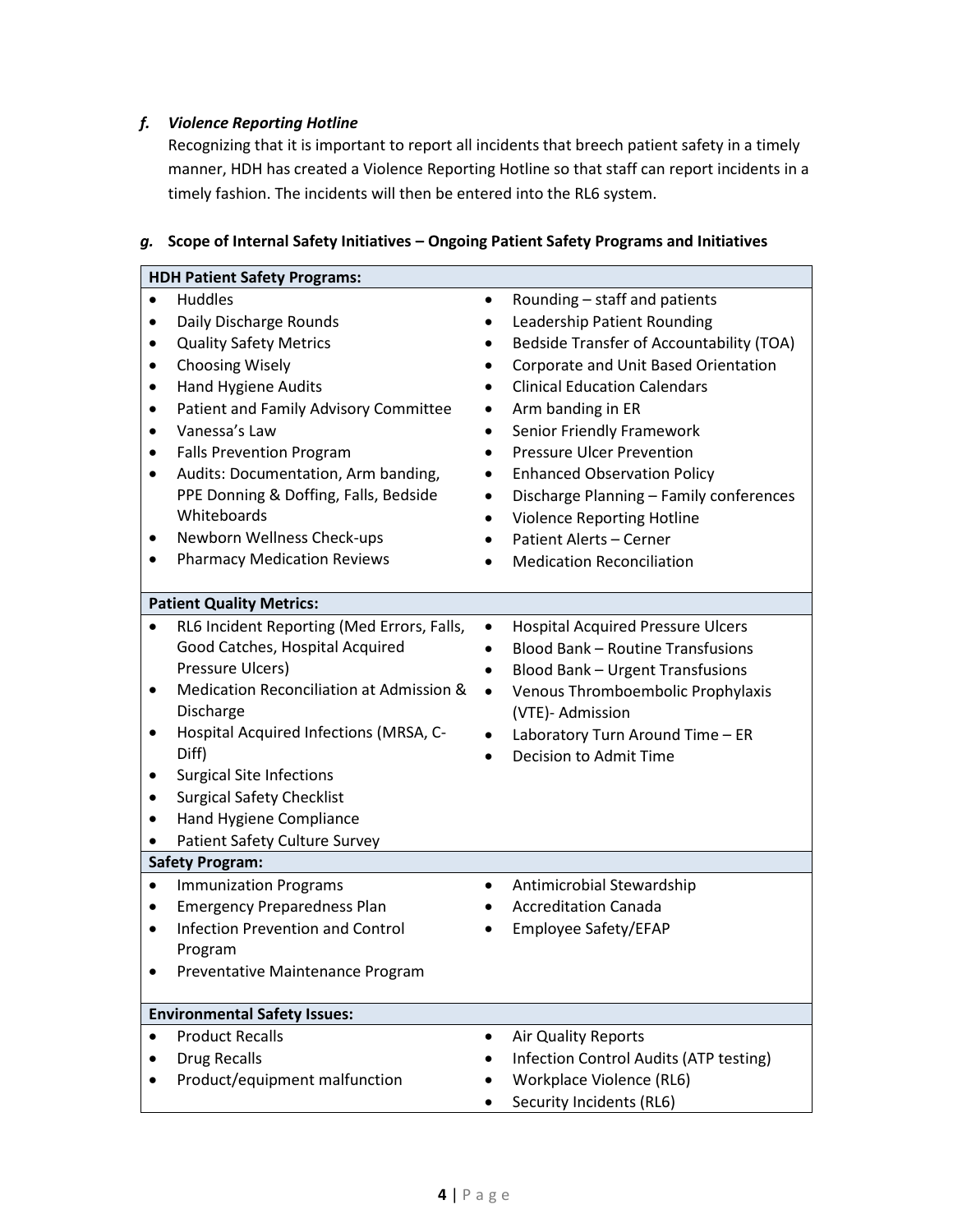# *h.* **External – Accreditation Canada Required Organization Practices (ROPs) Examples of HDH's Performance Related to 6 Patient Areas of ROPs include:**

| <b>Safety Culture</b>    | Measurement of Quality Indicators<br>$\bullet$<br>Program Councils focus on quality of care and patient safety<br>$\bullet$<br>RL6 Incident Reporting System<br>$\bullet$<br>Integrated Risk Management Program and risk assessment<br>$\bullet$<br>Surgical Safety Checklist before and after procedures<br>$\bullet$<br>Patient Safety Culture Survey<br>$\bullet$                                       |
|--------------------------|------------------------------------------------------------------------------------------------------------------------------------------------------------------------------------------------------------------------------------------------------------------------------------------------------------------------------------------------------------------------------------------------------------|
| <b>Communications</b>    | <b>Medication Reconciliation on Admission</b><br>$\bullet$<br>Transfer of Accountability and Standardized Shift report<br>$\bullet$<br><b>Staff and Patient Rounding</b><br>$\bullet$<br><b>Patient Quality Metrics</b><br>$\bullet$<br>Secure "My Chart' and process allowing patients to access their medical<br>$\bullet$<br>record<br>Discharge Summaries - sent to Primary Care Provider<br>$\bullet$ |
| <b>Medication Use</b>    | 90 Day medication reviews on long stay patients<br>$\bullet$<br>Audits of VTE (Venous Thromboembolism Prophylaxis)<br>$\bullet$<br>Antibiotics prophylaxis in surgery<br>$\bullet$<br>Audits of safety reports for medications and Do Not Use abbreviations<br>$\bullet$<br><b>Infusion Pump Training</b><br>$\bullet$                                                                                     |
| <b>Infection Control</b> | Monthly Hand Hygiene audits<br>$\bullet$<br>Orientation and Staff/Volunteer education<br>$\bullet$<br><b>PPE Audits</b><br>$\bullet$<br><b>ATP Audits</b><br>$\bullet$                                                                                                                                                                                                                                     |
| <b>Risk Assessment</b>   | Falls and Medication error reporting (RL6)<br>$\bullet$<br>Quality Reviews and Quality of Care reviews (under Quality of Care<br>$\bullet$<br>Information Protection Act [QCIPA] for high risk and critical incidents<br><b>Risk Management Program</b><br>$\bullet$<br>Risk assessments for falls, pressure ulcers, and medication reconciliation<br>$\bullet$                                            |
| Worklife/Workforce       | Workplace Violence Program<br>$\bullet$<br>Non-Violent Crisis Intervention Program and training<br>$\bullet$<br>Responsive Behaviour education (Gentle Persuasive Approach, Delirium,<br>$\bullet$<br>Dementia)                                                                                                                                                                                            |

# *i.* **Additional Accreditation Bodies**

The HDH Laboratory is regularly assessed and accredited by the Institute for Quality Management in Hospitals (IQMH). Their mission is to elevate the integrity of the medical diagnostic testing system by providing rigorous, objective, third-party evaluation according to international standards.